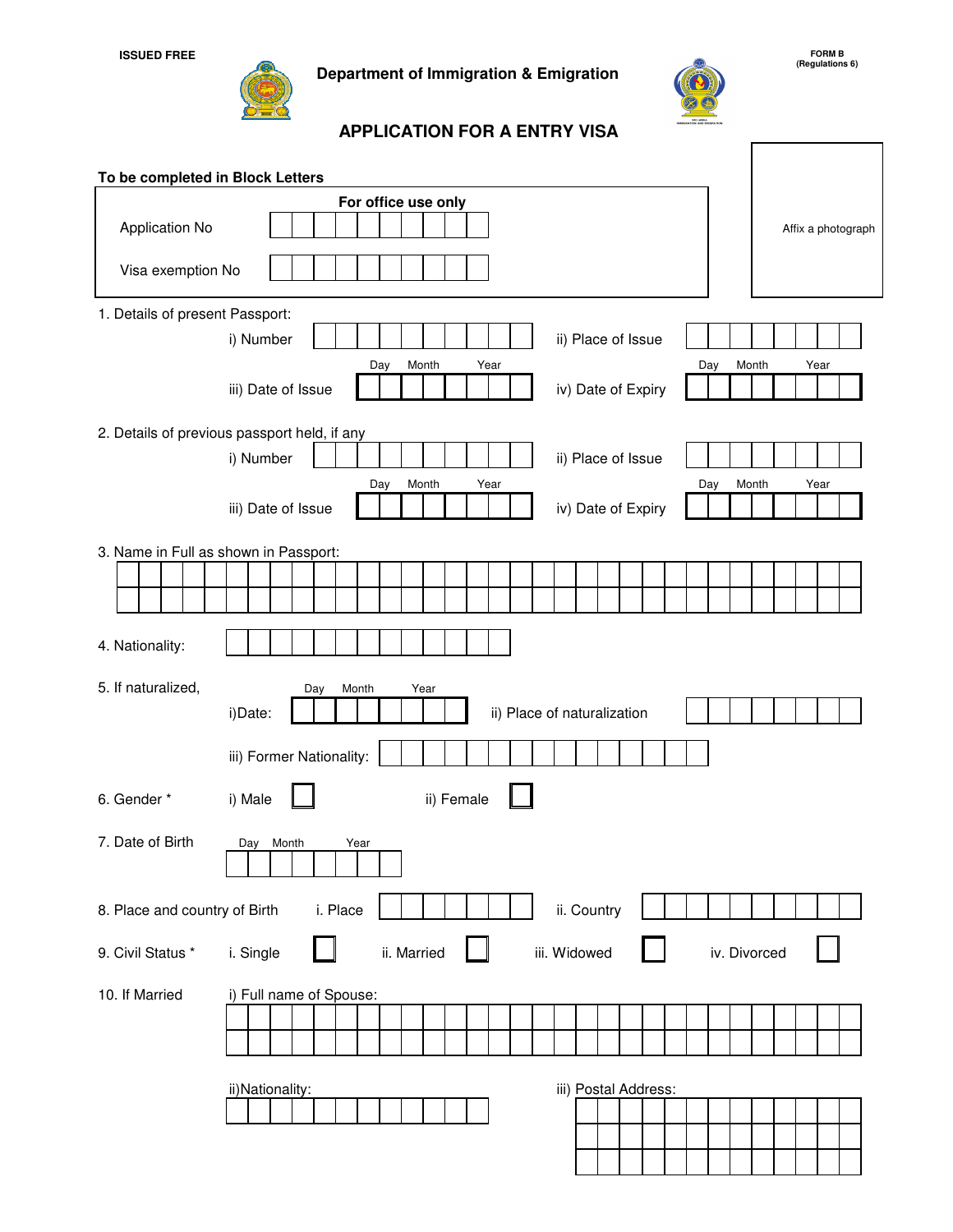| iii) Passport Number                                                                                                        |
|-----------------------------------------------------------------------------------------------------------------------------|
|                                                                                                                             |
| iv) Date of expiry<br>Day Month<br>Year                                                                                     |
| 11. Applicant's height in centimeters                                                                                       |
| 12. Any identification Marks of Pecularities:                                                                               |
| 13. Addresss:                                                                                                               |
| i) In the country of domicile                                                                                               |
| ii) During staying in Sri Lanka:                                                                                            |
| 14. Profession/Occupation                                                                                                   |
| i. Name and address of employee, if any:                                                                                    |
|                                                                                                                             |
|                                                                                                                             |
| ii. If in business where business is                                                                                        |
|                                                                                                                             |
|                                                                                                                             |
| E-mail:<br>Fax:                                                                                                             |
| Telephone<br>Mobile<br>15. Contact Numbers                                                                                  |
|                                                                                                                             |
| E-Mail<br>Fax                                                                                                               |
| ii. Applied for resident visa<br>16 Object of present visit *:<br>i. Tourist                                                |
| Specify:<br>iii. Other Purpose                                                                                              |
| 17. Route and mode of travel to Sri Lanka:                                                                                  |
|                                                                                                                             |
|                                                                                                                             |
| 18. Period for which visit visa is required                                                                                 |
|                                                                                                                             |
| 19. Whether previously in Sri Lanka?<br>If So:-<br>ii. Date of leaving<br>i Last place of residence<br>Month<br>Year<br>Day |
|                                                                                                                             |
|                                                                                                                             |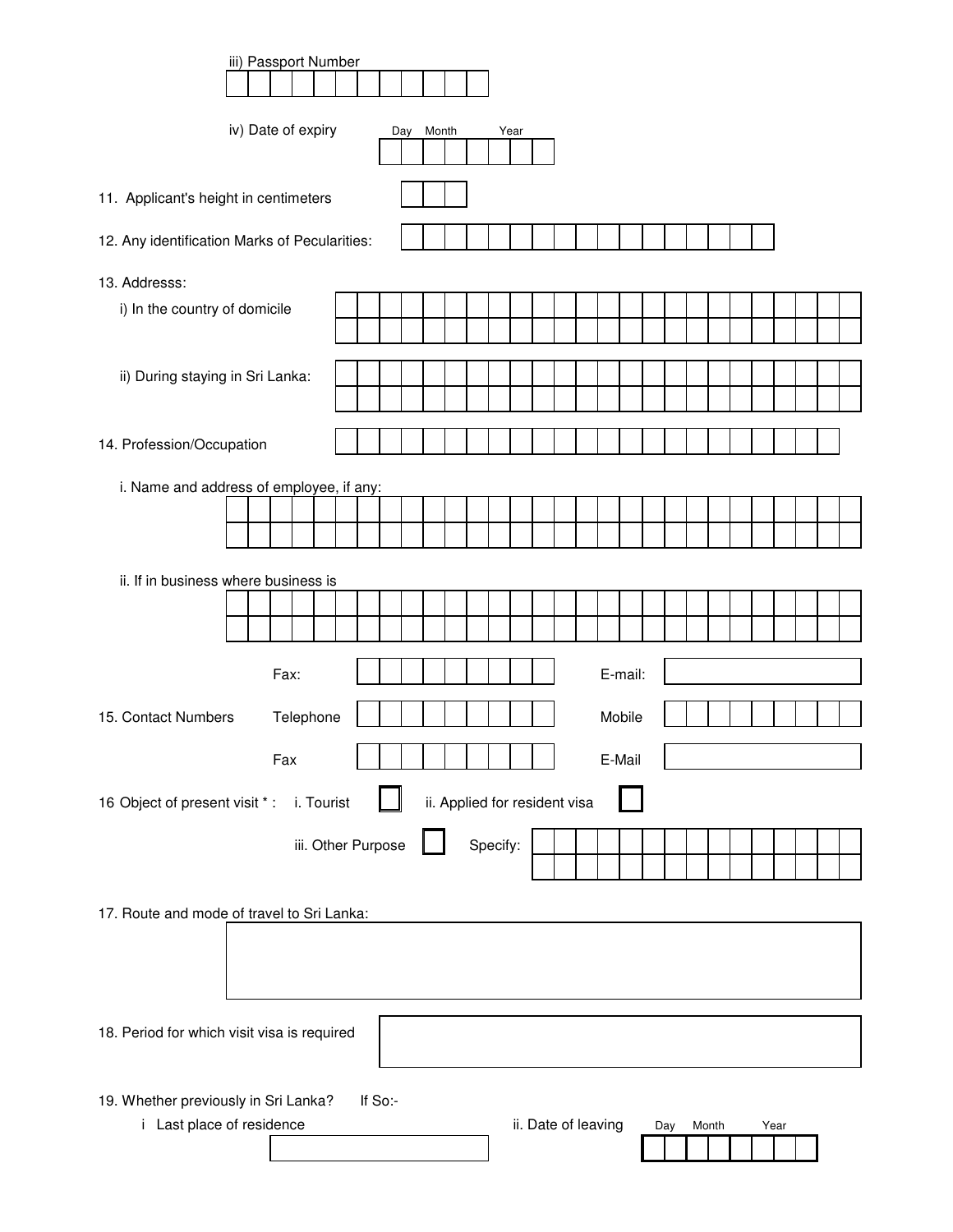|                        | iii. Particulars of Visa last obtained*      |               |                                |  |  |  |  |
|------------------------|----------------------------------------------|---------------|--------------------------------|--|--|--|--|
|                        | Tourist                                      | Resident visa | Specify                        |  |  |  |  |
|                        | Other Purpose                                | Specify       |                                |  |  |  |  |
|                        | Multiple                                     | Specify       |                                |  |  |  |  |
| iv. Date of issue visa | Day                                          | Month<br>Year | v. Period of validity<br>Month |  |  |  |  |
|                        | vi. If residence visa, Resident visa number: |               |                                |  |  |  |  |

<sup>20</sup> Whether permission to visit Sri Lanka or to extend stay in Sri Lanka has been refused previously and, if so by whom and when or whether application has been made now previously to any Sri Lanka visa office abroad? If so, full particulars and position of such application:

<sup>21</sup> (a) Particulars of a person in Sri Lanka who can furnish information regarding applicant and security for maintenance and repatriation of the applicant, if so required:

| Name | <b>Address</b> | <b>Contact No</b> | Relationship |
|------|----------------|-------------------|--------------|
|      |                |                   |              |
|      |                |                   |              |
|      |                |                   |              |
|      |                |                   |              |
|      |                |                   |              |
|      |                |                   |              |
|      |                |                   |              |
|      |                |                   |              |

(b) Name and address of a responsible person in applicant's own country who can furnish information regarding applicant:

| <b>Name</b> | <b>Address</b> | <b>Contact No</b> | Relationship |
|-------------|----------------|-------------------|--------------|
|             |                |                   |              |
|             |                |                   |              |
|             |                |                   |              |
|             |                |                   |              |
|             |                |                   |              |
|             |                |                   |              |
|             |                |                   |              |
|             |                |                   |              |

22. (i) How much money in US\$ will the applicant have with him/her or have available

on arrival in Sri Lanka?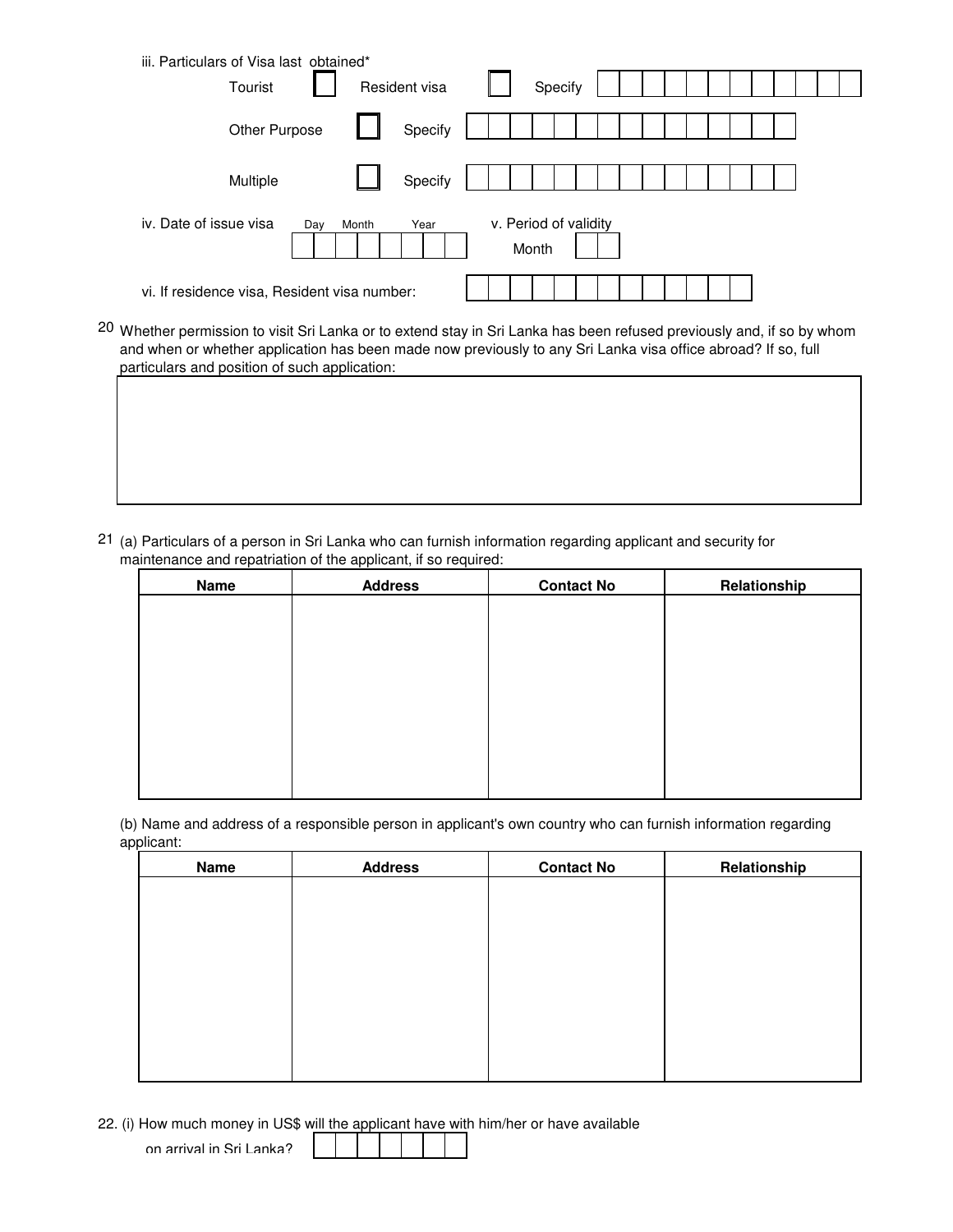| (ii) If credit card available, Name of cards             |  |  | Amounts spent |  |  |  |  |  |  |
|----------------------------------------------------------|--|--|---------------|--|--|--|--|--|--|
| 23. Any other reason to urge in support of application : |  |  |               |  |  |  |  |  |  |
| 24. Finger mark of the applicant                         |  |  |               |  |  |  |  |  |  |
|                                                          |  |  |               |  |  |  |  |  |  |

I hereby declare that to the best of my knowledge and belief the forgoing statements are true, that I shall not engage myself in any employment, paid or unpaid, or in any business or trade other than the purpose of visa is granted,on arrival in Sri Lanka and that I shall leave Sri Lanka before the date of expiry of the period of my authorized stay in the Island. I also undertake to notify the Controller of Immigration & Emigration, Colombo, immediately any change of my address, while in Sri Lanka occurs.

Date: ……………………………. Signature of applicant

………………………………………………

## **Instructions :**

(1) An application for a visa must be made at least one month before the date of intended travel.

(2) Fee for a visit visa is charged on a reciprocal basis. In addition to Fax xxxxxxx should be added over 3 months and over 6 months visit visa for Rs. 10,000/- and Rs. 15,000/- respectively. Holders of Diplomatic or official passports will be granted or issued visas free of charge, if the purpose of visit is official or diplomatic.

- (3) An applicant must submit two copies of his recent photograph 4.5 x 3.5 c.m. for issue of visa.
- (4)  $*$  to be marked  $(\vee)$  in relavant cage
- (5) There should be forwarded with application any documentary evidance available to prove the facts set out therein particularly the statement made in columns ( 16), (21) and (22)
- (6) Copy of data page of applicants passport is required
- (7) The applicant may be required to submit further information and proof as may be necessary.
- (8) If married a Sri Lankan a copy of marriage certificate with originals are necessary.